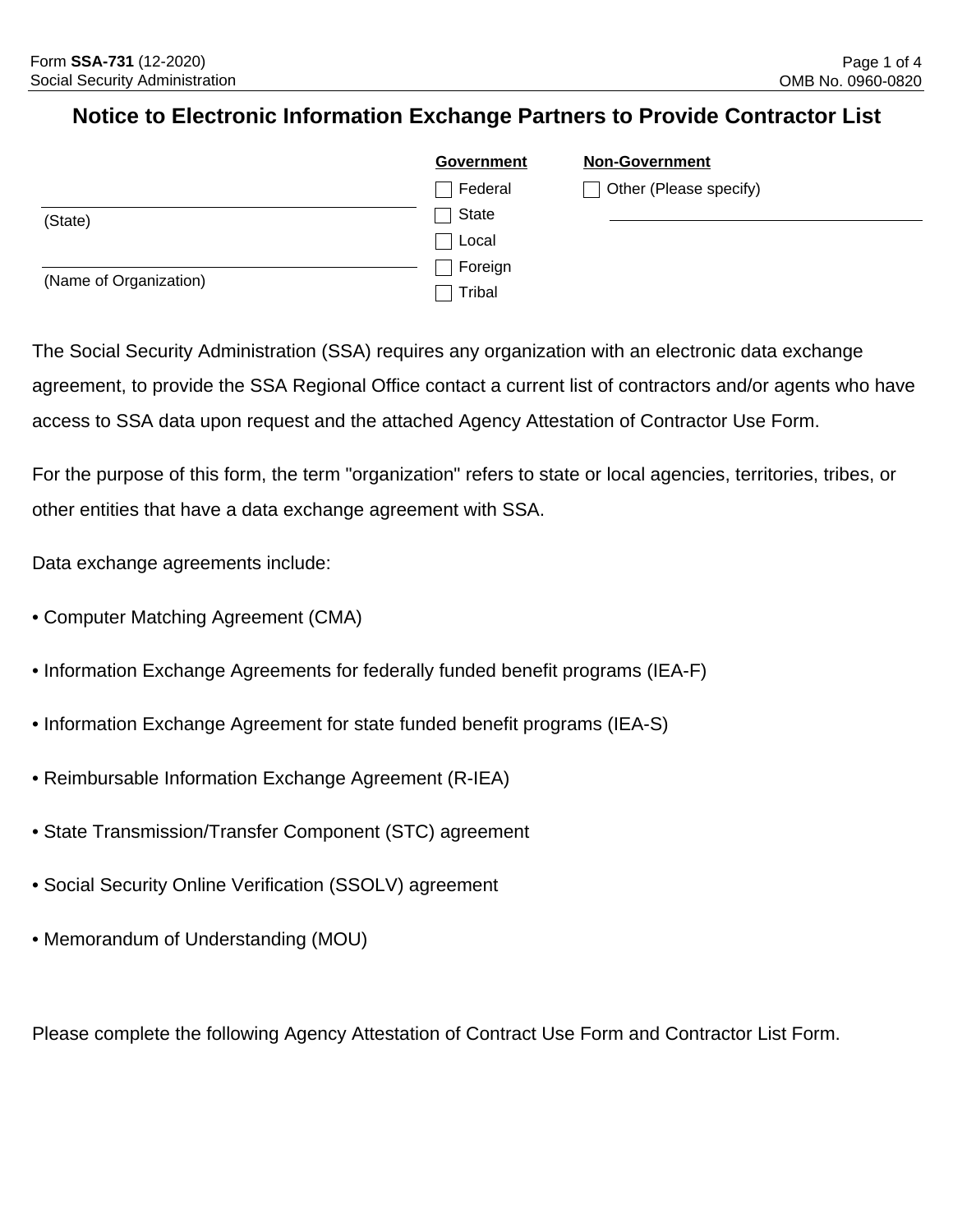Does your organization utilize any contractors with access to SSA data?  $\Box$  Yes  $\Box$  No

• If no, complete Section 2, sign the form at the bottom of this page and return the form to SSA.

• If yes, complete Sections 1 and 2 and the Contractor List Form. Sign the form at the bottom of this page and return the form to SSA.

#### **SECTION 1**

(Name of Organization)

List Form are currently under contract with and act on behalf of the organization, to process, maintain, transmit, store, or destroy SSA data.

All contractors/agents listed in the Contractor List Form:

• have been provided with a copy of the SSA/

(Name of Organization)

, certifies that the contractors/agents in the Contractor

data exchange agreement prior to the initial disclosure of SSA data; and

• are in compliance with the safeguards and dissemination procedures defined in the agreement.

### **SECTION 2**

Within 60 days of a new contractor/agent having access to SSA data or an existing contractor/agent no

longer having access to SSA data, the

(Name of Organization)

SSA Regional Office contact in writing with an updated Agency Attestation of Contractor Use Form and Contractor List Form.

Date: <u>\_\_\_\_\_\_\_\_\_\_\_\_\_\_\_\_\_\_\_\_\_\_\_</u>

Print Name:

Signature (Approving Official) :

Title:

,

**1201**, will notify the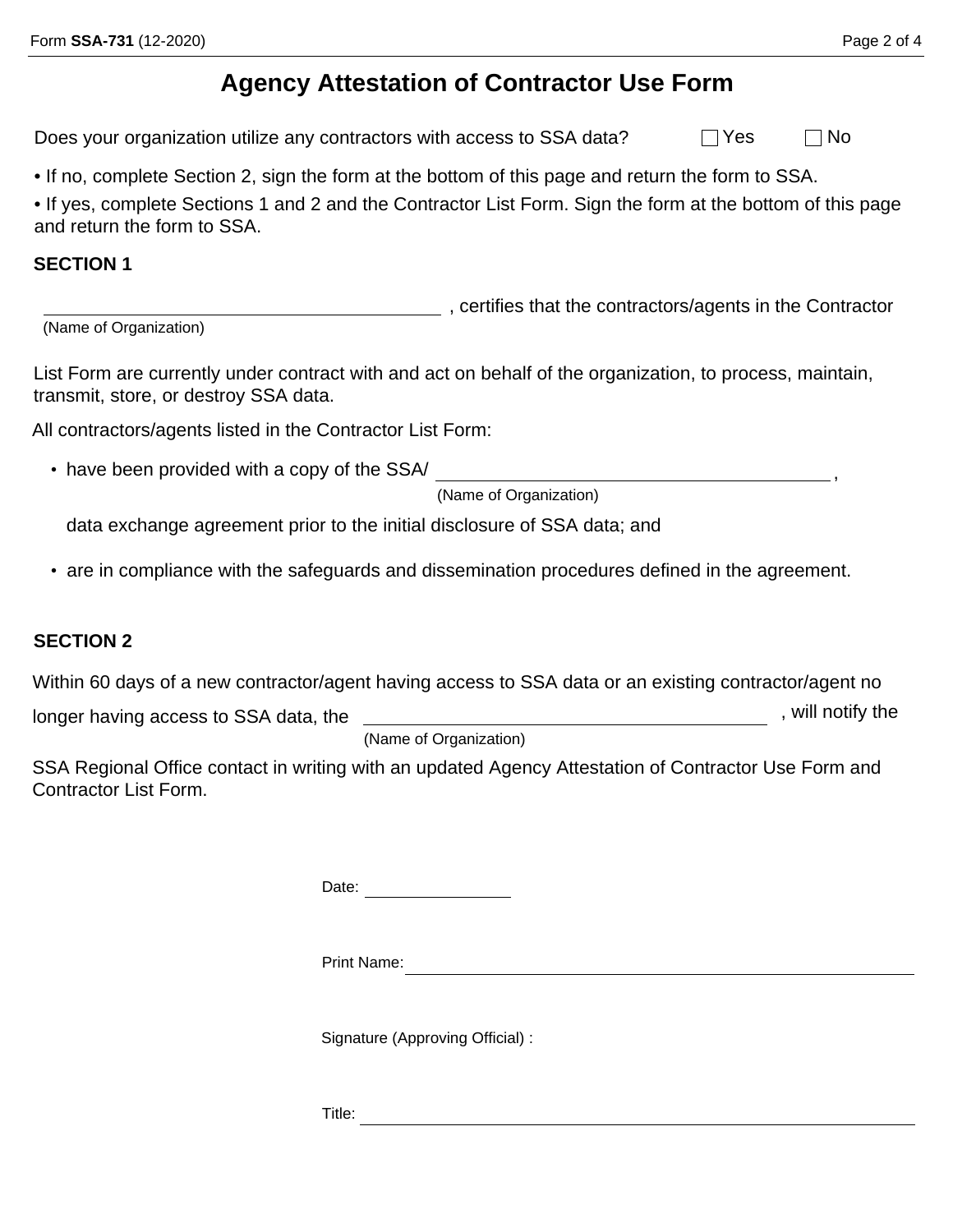# **Contractor List Form**

Organization Name:

| <b>Contracting Company Name</b> | Contractor/Employee Name<br>(First, Last) | Position/Duties | Location (City & State) |
|---------------------------------|-------------------------------------------|-----------------|-------------------------|
|                                 |                                           |                 |                         |
|                                 |                                           |                 |                         |
|                                 |                                           |                 |                         |
|                                 |                                           |                 |                         |
|                                 |                                           |                 |                         |
|                                 |                                           |                 |                         |
|                                 |                                           |                 |                         |
|                                 |                                           |                 |                         |
|                                 |                                           |                 |                         |
|                                 |                                           |                 |                         |
|                                 |                                           |                 |                         |
|                                 |                                           |                 |                         |
|                                 |                                           |                 |                         |
|                                 |                                           |                 |                         |
|                                 |                                           |                 |                         |
|                                 |                                           |                 |                         |
|                                 |                                           |                 |                         |
|                                 |                                           |                 |                         |
|                                 |                                           |                 |                         |
|                                 |                                           |                 |                         |